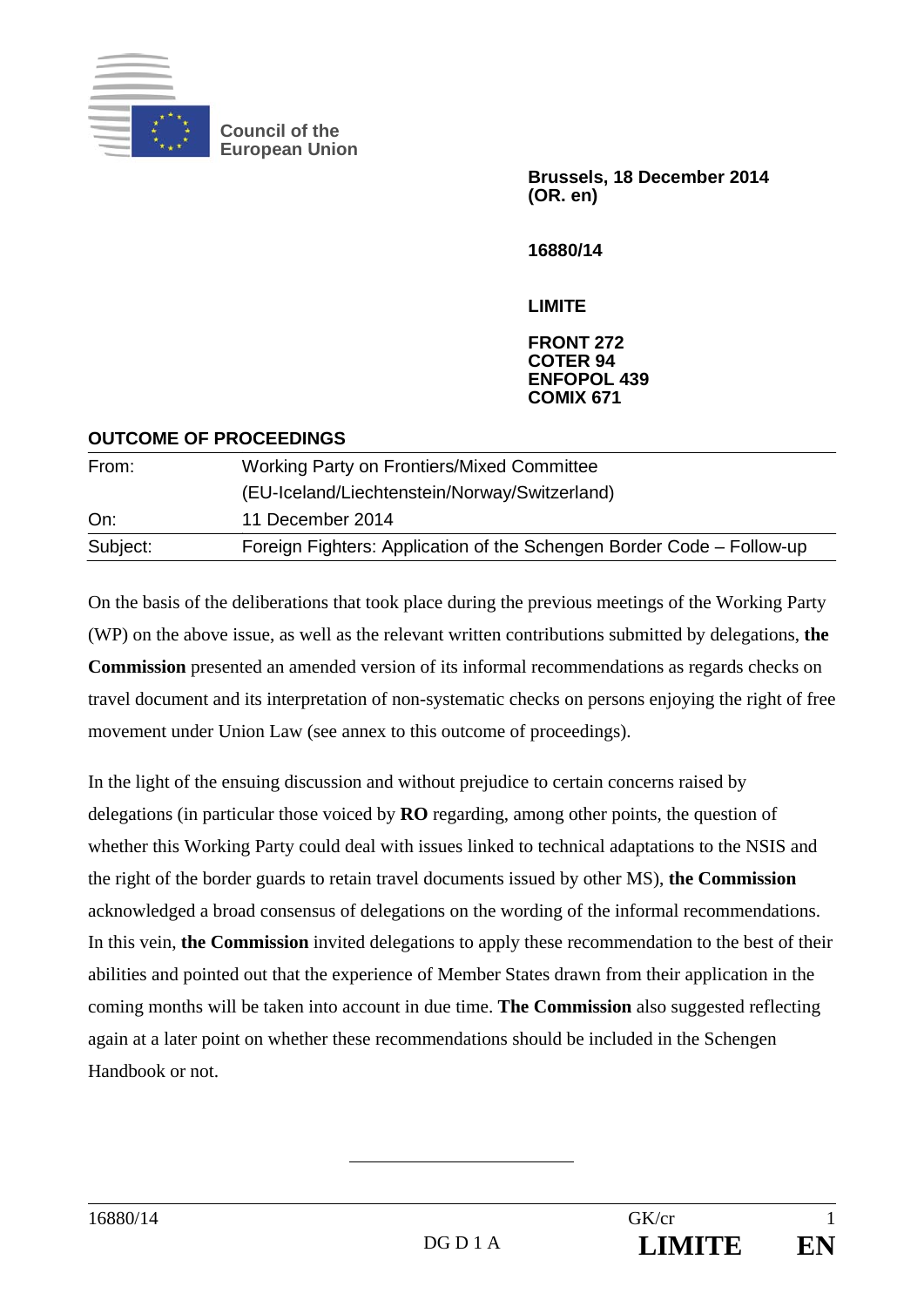## **ANNEX**

## **1. Informal recommandations as regards checks on travel documents**

Article 7(2) of the Schengen Borders Code stipulates that '*all persons shall undergo a minimum check in order to establish their identities on the basis of the production or presentation of their travel documents. Such a minimum check shall consist of a rapid and straightforward verification, where appropriate by using technical devices and by consulting, in the relevant databases, information exclusively on stolen, misappropriated, lost and invalidated documents, of the validity of the document authorising the legitimate holder to cross the border and of the presence of signs of falsification or counterfeiting*'.

In this context, the Commission recommends to the Member States to:

- Move towards an intensified consultation of the relevant databases (notably the documents section of SIS and Interpol's Lost and Stolen Document database), based, where considered necessary, on a risk assessment.
- Instruct their border guards, in case such consultation reveals a SIS alert on the need to seize a document, to do so immediately and to contact the SIRENE Bureau for further information without any delay.
- Implement, where necessary and feasible, technical adaptations of the national SIS modalities to allow for separate consultations on travel documents and on persons at the external borders.
- Implement technical improvements with a view to decreasing the response times of consultation with the relevant databases.
- Carry out a second line check to verify the identity of the person in case where the traveler presents a travel document without a machine readable zone and there is a doubt about his/her identity.
- Improve the technical infrastructure of border crossings, including the increased use of passport readers, e-gates, and, where relevant, mobile terminals.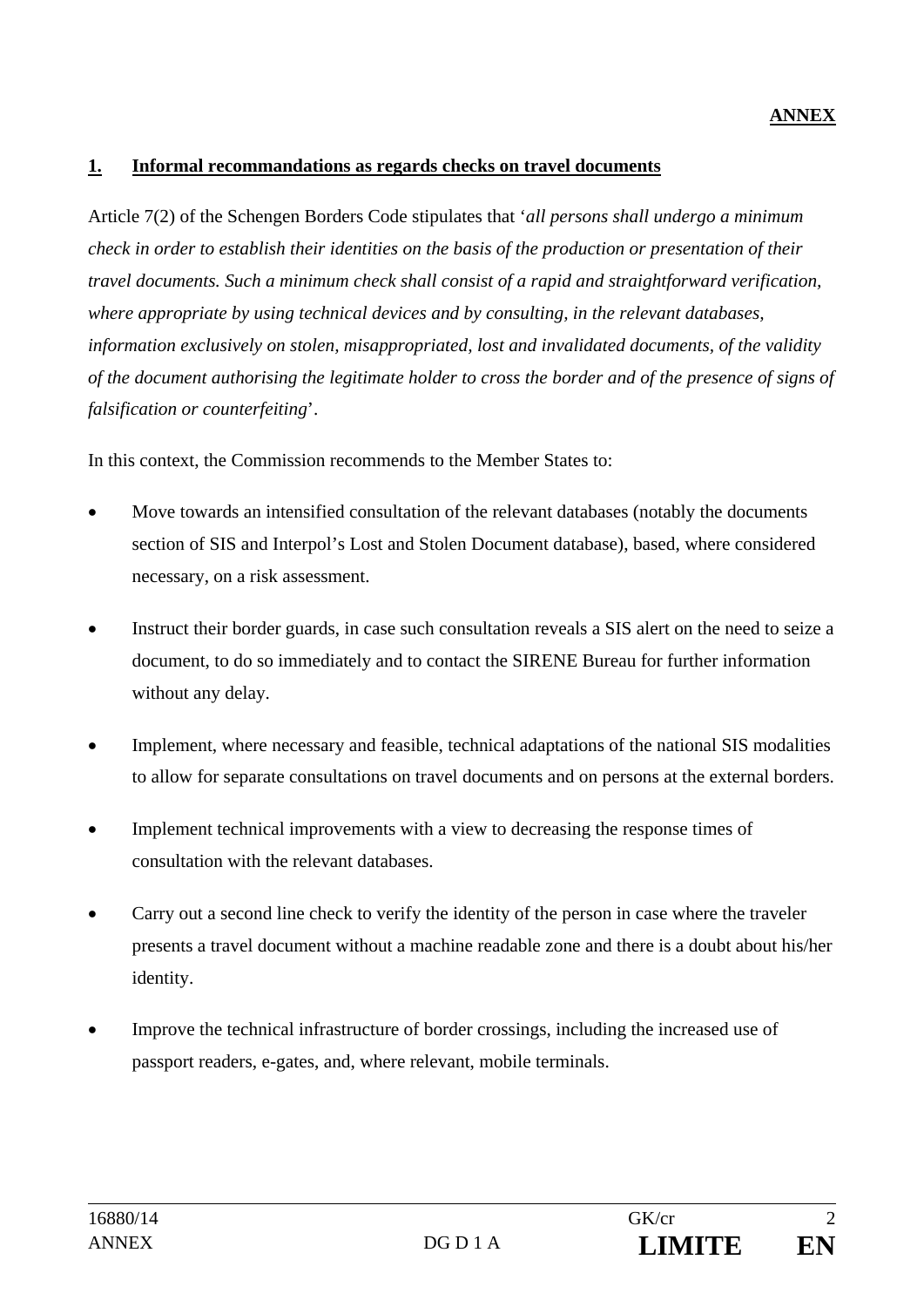- Encourage the use of advanced passenger data in accordance with the Council Directive 2004/82/EC to enable more targeted checks on incoming flights crossing the external borders.
- Phase out non-machine readable national identification documents (ID cards, resident permits) and replace them by documents in a machine readable format in line with ICAO recommendation.

## **2. Commission's interpretation of non-systematic checks on persons enjoying the right of free movement under Union law**

The minimum check as described above shall be the rule for persons enjoying the right of free movement under Union law. However, on a non-systematic basis when carrying out minimum checks on these persons, border guards may consult national and European databases in order to ensure that persons enjoying the right of free movement under Union law do not represent a genuine, present and sufficiently serious threat to the internal security, public policy, international relations of the Member States or a threat to the public health.

In this context, the Commission is of the opinion that non-systematic checks should be interpreted as follows:

Non-systematic checks on persons enjoying the right of free movement under Union law can be carried out on the basis of risk assessment or on a random basis. Based on an analysis of the risks for internal security and analysis of the threats that may affect the security of external borders, checks may be carried out systematically on those persons which fall under this risk assessment whereas those not falling under the risk assessment would generally not be checked against the databases.

As an example, with a view of detecting persons returning back to the EU from the conflict zones where they were combatting or supporting terrorist organisations, the border guards may systematically check against the databases on particular travel patterns (e.g. flights coming from the geographical areas in the vicinity of conflict zones) a certain category of persons falling under the risk assessment.